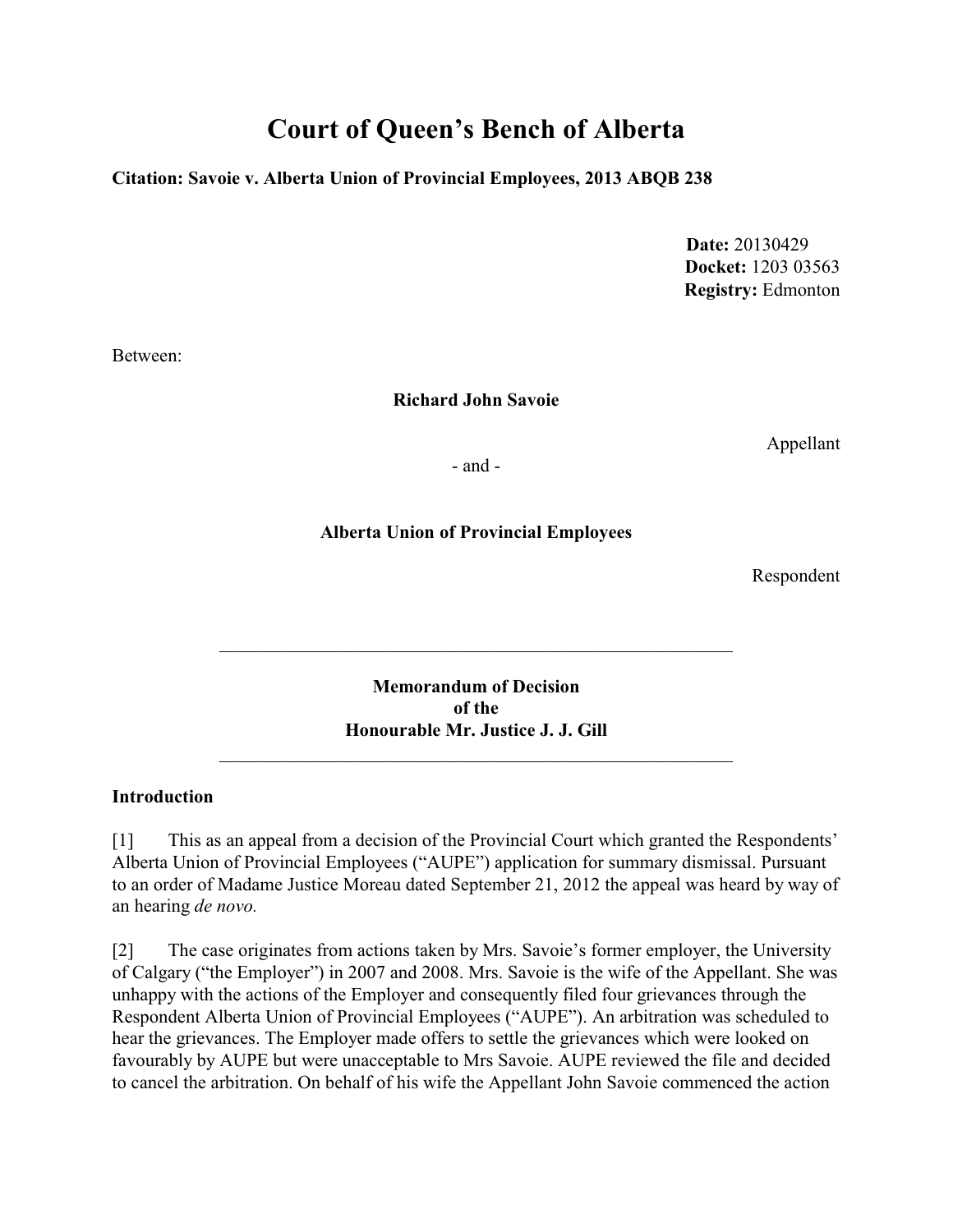in Provincial Court claiming damages for breach of the duty of fair representation, deceit and fraud.

# **Background**

[3] The detailed factual background is contained in affidavits and briefs filed by the Savoies and AUPE. I find the summary of the facts in the Respondent's brief to be accurate. Part of it is reproduced in this judgment.

[4] Mr. Savoie has a General Power of Attorney for his wife. Mrs. Savoie has not been declared to be incapable of handling her own affairs.

[5] Mrs. Savoie was an employee of the Employer from January 1997 until approximately August 2009.

[6] AUPE is a trade union which is a collective bargaining agent acting on behalf of many groups of workers including the support staff of the University of Calgary. AUPE was at all relevant times the sole bargaining agent for Elaine Savoie and other employees of the Employer pursuant to section 74(2) of the *Public Service Employees Relations Act*, RSA 2000, Cp-43 ("PSERA"). AUPE is deemed to be the certified bargaining agent for bargaining units described as "all employees when employed in general support services".

[7] The terms of conditions of employment for the University of Calgary are governed by the *Public Service Employees Relations Act*, and the collective agreement entered into by the University of Calgary and AUPE.

[8] In 2007, Mrs. Savoie was an employee with the Faculty of Kinesiology of the University of Calgary, employed as a Financial Business Officer when an investigation into the cashpayments practice was commenced.

[9] On November 6, 2007 the Dean called a staff meeting at which time Mrs Savoie and the rest of the staff were advised that the manager had been removed his position. On the same day, Mrs Savoie was ordered off of work by her doctor until January 22, 2008 for a stress-induced medical condition.

[10] On January 18, 2008, during Mrs. Savoie's return to work meeting she was offered a lower paid position. The Employer indicated that this position would be red-circled. As an alternative, the Employer offered her a severance package. Mrs. Savoie accepted the new position.

[11] By letter of discipline dated March 10, 2008 Mrs Savoie was advised that while there was no finding of fraud, she and two others had been found to have breached the University policy, the *Income Tax Act*, the Employment Standards Code and the Collective Agreement.

[12] On April 28, 2008 Mrs. Savoie received a "performance expectation letter".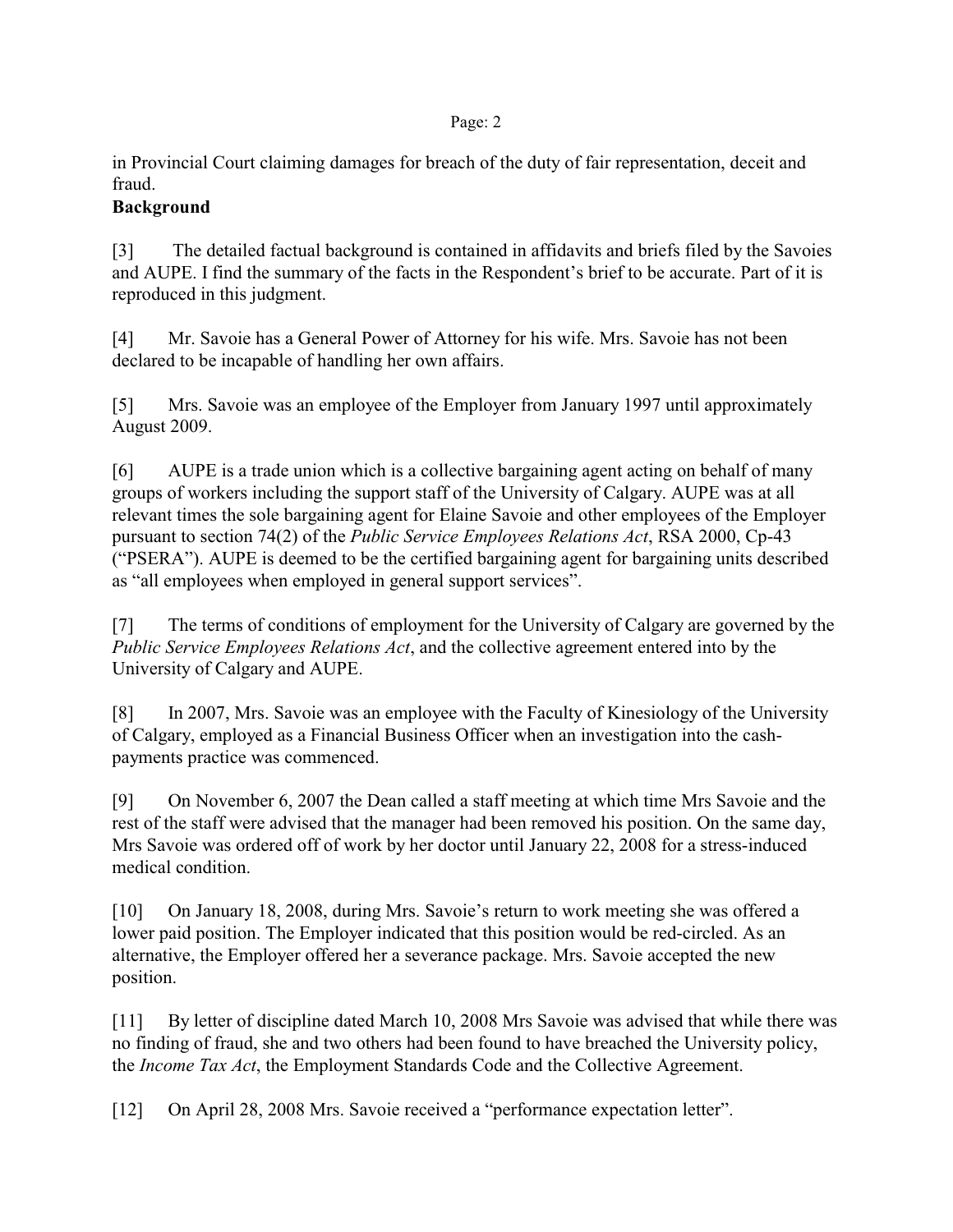[13] In November 2008 the Employer advised Mrs. Savoie that her position was being substantially modified. She was offered and accepted the 8 month deployment package. Her last date of employment was August 2009.

[14] During 2008 Mrs. Savoie filed the following written grievances through AUPE :

- 1. February 4, 2008 regarding "harassment";
- 2. February 15, 2008 regarding " improper pay";
- 3. March 17, 2008 regarding "discipline"; and
- 4. May 12, 2008 regarding a "letter of expectation"

[15] On September 9 and 16, 2008 the four grievances were advanced to arbitration. Mr. Savoie disputes this fact but I am satisfied that this in fact occurred. based on the four letters from AUPE to the Employer (two (2) dated September 9 2008, and two (2 ) dated September  $16<sup>th</sup>$ , 2008) produced as Exhibit 10 in Mr. Rigutto's affidavit (of November  $2<sup>nd</sup>$ , 2011). Also corroborating this fact is the arbitrator's (Mr.Wallace) letter of April  $15<sup>th</sup>$ , 2009 confirming that arbitration dates had been scheduled for December 10,11 and  $18<sup>th</sup>$ , 2009 (exhibit 41 of Mr. Rigutto's supplementary affidavit).

[16] On November 19, 2008 Mrs. Savoie prepared a letter stating that she would accept an offer of settlement amounting to \$411,500 from the Employer to settle the four grievances. This offer was refused by the Employer.

[17] Subsequently AUPE continued to prepare for arbitration and attempt to negotiate a settlement for Elaine Savoie.

[18] On July 7, 2009 AUPE advised Elaine Savoie that the Employer had made an offer to settle the grievances on the following terms:

- a) removal of the letter of expectation (resolving grievance #844776 relating to the "letter of expectation")
- b) removal of the letter of discipline and clearing of the file (resolving grievance #844620 relating to the "discipline")
- c) with respect to the "improper pay" grievance, the Employer was prepared to concede the point and compensate her. This amount totalled \$6,700.00 and amounted to a full resolution of this grievance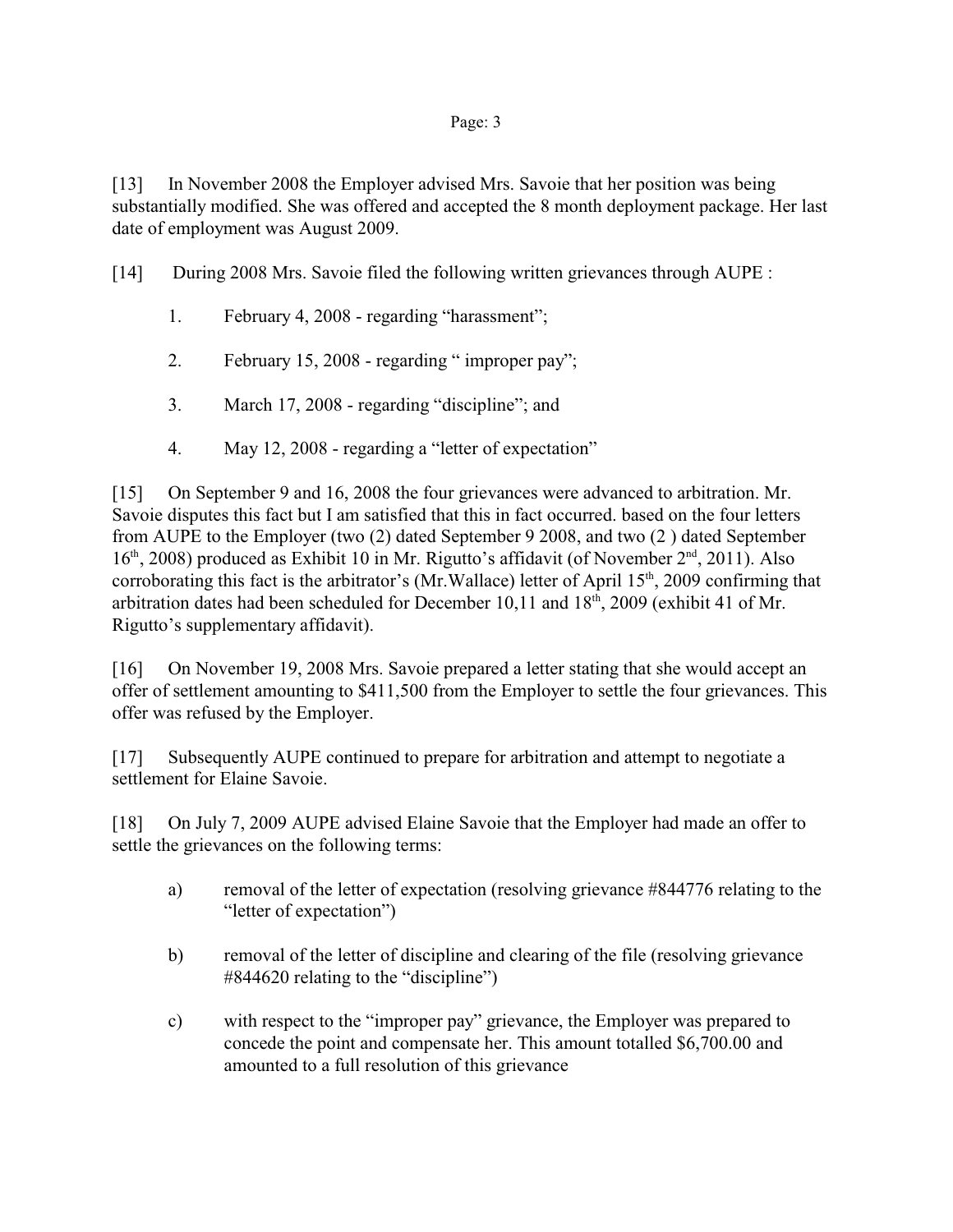d) in addition to the 8 months deployment salary from which she had already benefited, the Employer offered 4 months salary from the end of the employment relationship and a tuition fee waiver for her son for one year after the end of her employment.

[19] On September 25, 2009 Mr Savoie wrote to AUPE responding to this offer to settle as follows:

Good morning; further to our telephone conversation yesterday afternoon this is to confirm that on a without prejudice basis Elaine is prepared to accept the University's offer of settlement dated July 7 2009 together with a payment from the union of \$50,000.00. These two payments would settle all grievances and other issues between Elaine, the University and the AUPE. We will advise you with the lawyer's name and address where these funds are to be sent when you confirm your acceptance. Please contact us at your convenience if you require further information.

[20] On November 5th, 2009 AUPE advised Mrs. Savoie that:

"The Union's Grievance Review Board will be reviewing your file on November 18 or  $19<sup>th</sup>$ , 2009. The purpose of this review is to determine whether you the Union will be proceeding with your Grievance. The Board will review a complete case summary and recommendation from the Disputes and Arbitrations Department. If you wish to make a written submission to the Board please contact Ashley Brandt at 780-930-3327 or by email at [a.brandt@aupe.org.](mailto:a.brandt@aupe.org.) Also, if you would like to request to appear in front of the Board, please also contact Ashley Brandt no later than Monday, November 16, 2009. If you require further information regarding your grievance please contact your Membership Services Officer/Union Representative at the phone number shown below. Enclosed, for your information, is a copy of the Terms of Reference for the Grievance Review Board."

[21] Mr. Savoie wrote to AUPE on November 15 th,2009 objecting to the proposed process and the list of facts included in the case summary. Mr. and Mrs. Savoie did not attend the Grievance Review Board meeting on November 19, 2009.

[22] On November 19, 2009 AUPE sent a letter to Elaine Savoie attaching a letter from the Employer setting forth its most recent settlement offer and informed Mrs. Savoie that the AUPE Grievance Review Board had examined her case in detail and had come to the conclusion that the University's offer had constituted the best possible resolution of her grievances and that any arbitration award would most likely be inferior to the offer. The offer from the Employer was as follows:

In reference to the above noted file numbers and in an effort to resolve any outstanding issues with regard to these files, the University of Calgary is prepared to present the following, which represents our best and final offer;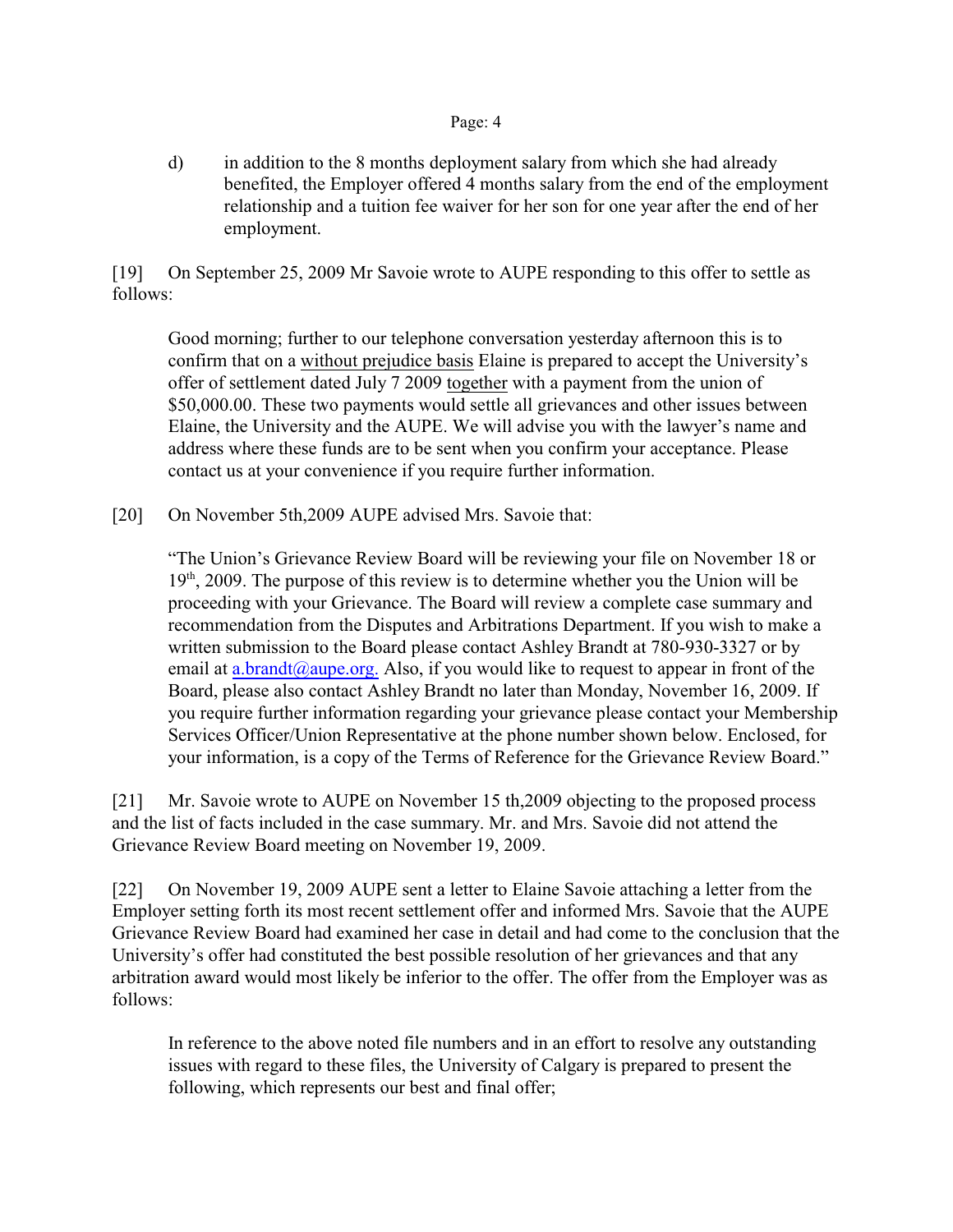- 1. Removal of the performance expectation letter dated April 28, 2008 from the personnel file of Ms. Savoie.
- 2. Removed of the letter of discipline dated March 10, 2008 from the personnel file of Ms. Savoie.
- 3. A monetary payment of \$6,700.00 to address the issue of "improper pay"outlined in AUPE file #08 844555.
- 4. A monetary payment of \$19,740.00 less required statutory deductions, representing 4 months of salary at the adjusted salary rate as identified in AUPE File #08 844555.
- 5. A monetary payment of \$1548.27 which is the cash equivalent to one benefit year for tuition of Spouse or Dependant Child.
- [23] Mr. Savoie responded to AUPE on November  $29<sup>th</sup>$  as follows:

" The offer of settlement from the University is acceptable to Mrs. Savoie provided the AUPE add \$100,000.00 to the amount of the University's offer. The total of the settlement will be \$127,988.27. Alternatively Mrs. Savoie will accept the original settlement offer amount of \$411,000.00 from the University."

[24] On December 3, 2009 AUPE informed Mrs. Savoie that the Grievance Review Board would be again reviewing her file on December 17, 2009. AUPE also informed Mrs. Savoie that the purpose of the review was to determine whether the Union would be proceeding with her grievance. AUPE again provided Mrs. Savoie with a complete case summary and recommendation (the "case summary and recommendation") from the Disputes and Arbitrations department which was to be presented to AUPE's Grievance Review Board as well as the terms of reference for the Board.

[25] The case summary and recommendation included the following analysis at page 3:

"Analysis

- 1) As can be noted from the above, the Employer has granted all of the grievances except the one based on harassment. In addition the Employer has added to its offer an additional four months severance and one year free tuition for the Grievor's son;
- 2) While it may be argued that the employer treated the Grievor poorly during the investigation into the money-handling policy, it is highly unlikely that the harassment grievance will be successful. Since the Collective Agreement is silent with respect to "harassment" such conduct and complaint would come under the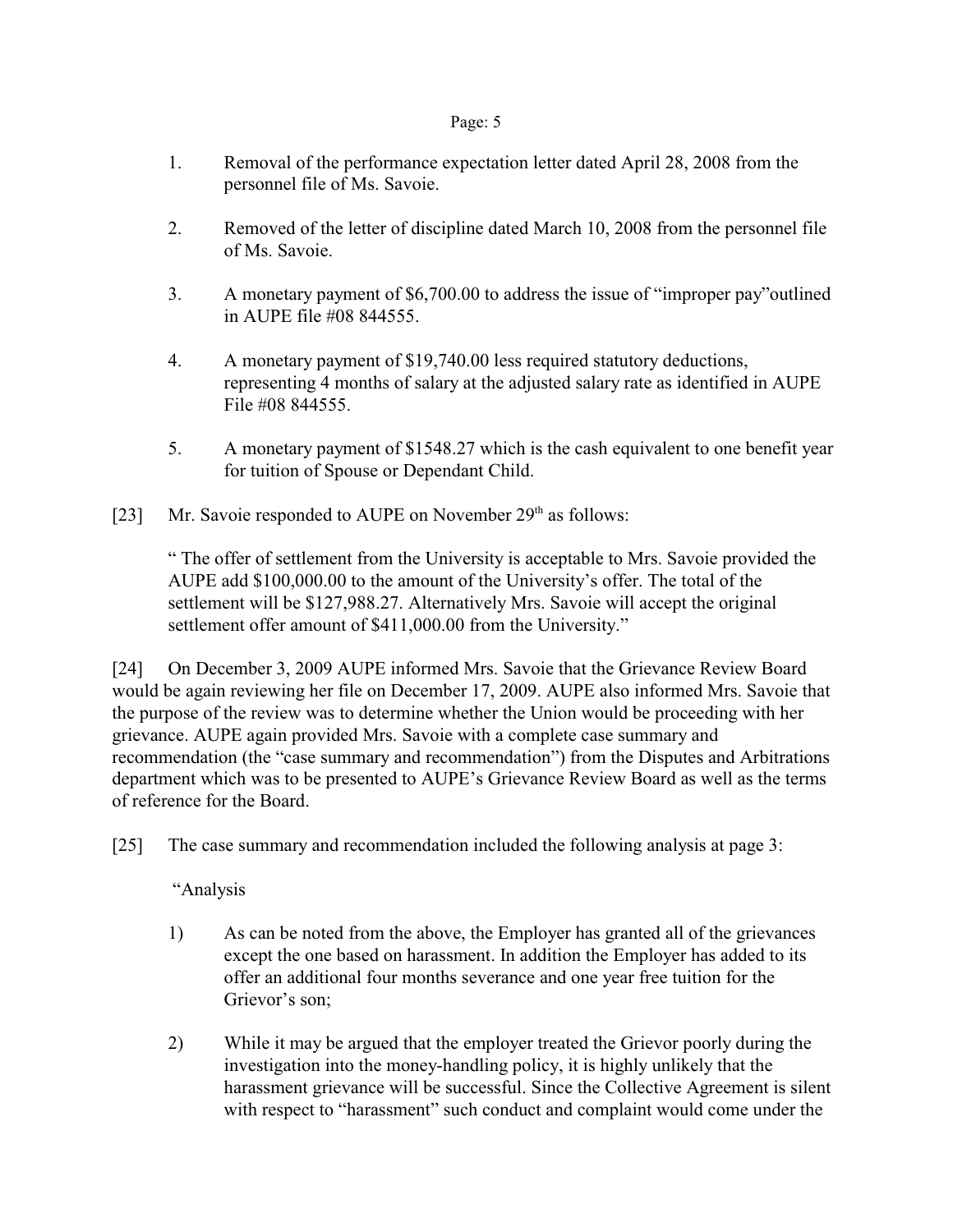heading of "unjust treatment" or "unfair working conditions" as contemplated by Article 14.02 of the Collective Agreement which provides that *"differences concerning matters referred to in paragraphs (a) (unjust treatment), (b) (unfair working conditions), or (c) above shall not be submitted to Adjudication (arbitration).*" Thus the harassment grievance is precluded from arbitration;

- 3) Even if this matter could proceed to arbitration it is unlikely that the Grievor would get a better resolution than the one she would receive by way of the above offer;
- 4) The interests of the Grievor and the Union are better served by accepting a very good offer in the circumstances of this case disregarding what can only be characterized as an unreasonable and unrealistic position on the part of the Grievor;
- 5) If the Offer is not accepted and the Union proceeds to arbitration, it is likely that the result will be less favourable than the offer since the Employer's offer of an additional 4 months severance and tuition waiver will be withdrawn and will not likely be included in even the most positive award; and
- 6) Union Counsel has made every effort to advise the Grievor that the offer of settlement is in her best interests and that the offer in indeed reasonable and fair. Awards of \$50,000.00 to \$400,000.00 for these types of grievances are highly unlikely. The Employer has granted 3 of the 4 grievances by way of settlement offer and preliminary objections regarding the arbitrability of the harassment grievance may be successful. Union Counsel advised the Grievor at the outset that the harassment grievances would be taken forward only if the other 3 grievances went to arbitration in order to give an Arbitration Board evidence of the whole matter from the beginning. Since there can be no better offer than the removal of the letter of discipline, letter of expectation and full payment of monies owing, the harassment grievance has no merit."

[26] AUPE asked Mrs. Savoie if she wished to make a written submission to the Grievance Review Board or to appear in front of the Board. Neither Mrs. Savoie or Mr. Savoie attended the Grievance Review Board meeting on December 17<sup>th</sup>, 2009.

[27] On December 18, 2009 AUPE wrote to Ms Savoie advising her that unanimous decision of the Grievance Review Board of AUPE was to withdraw her grievances from arbitration on the basis that: "A review of the facts confirms that the subject matters of these grievances would not be successful at arbitration."

[28] The Arbitration was cancelled and AUPE closed it's file.

### **The Provincial Court Action**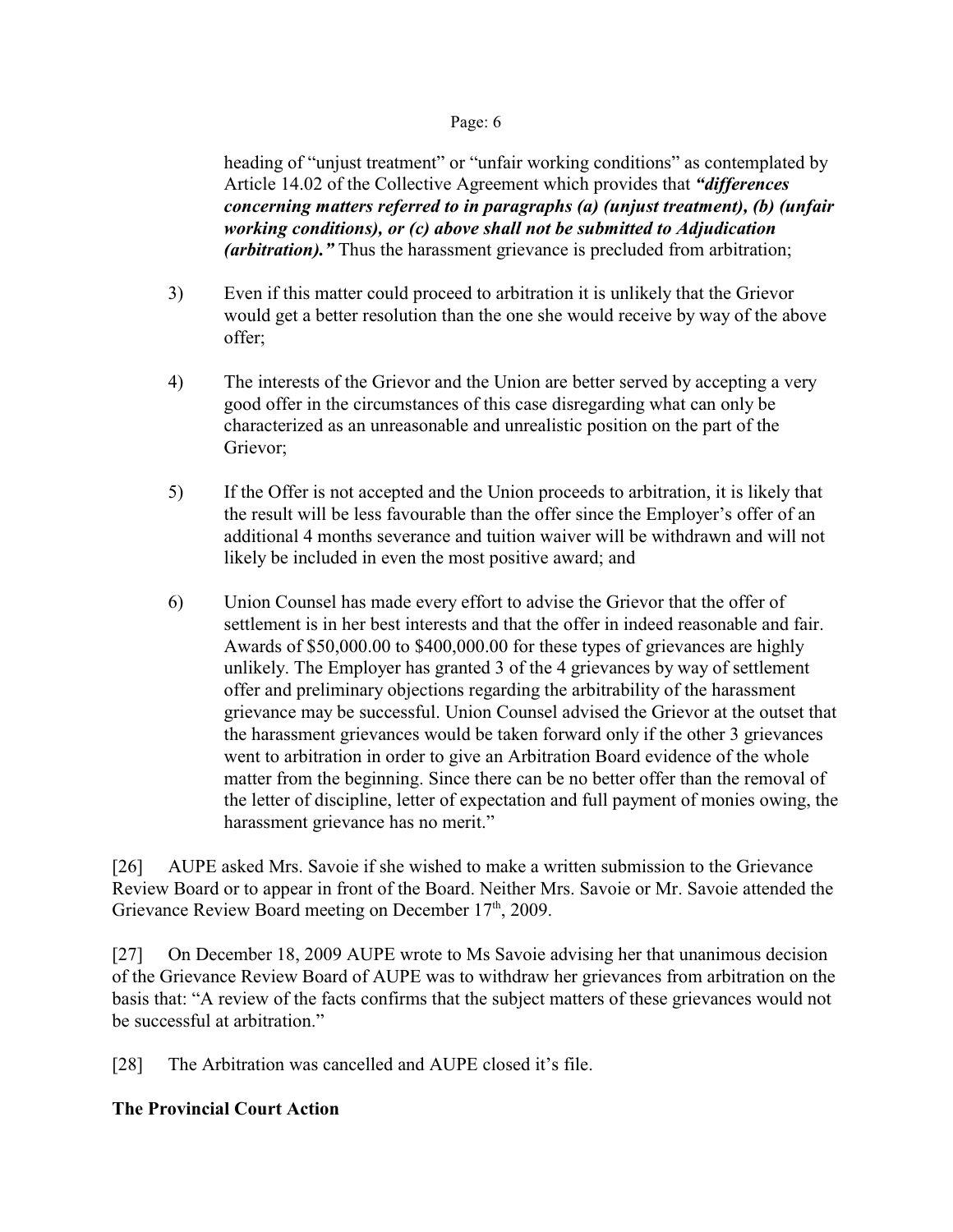[29] On April 4, 2011 Mr. Savoie filed the following claim against AUPE in Provincial Court:

Mr. Richard John Savoie has been assigned a valid Power of Attorney from Mrs. Elane Savoie for dealing with and pursuing her interests related to the Alberta Union of Provincial Employees; herein after referred to as the "Union".

The Union filed 4 grievances in early 2008 on behalf of Mrs. Savoie against her former employer; the University of Calgary. The grievances went unresolved and eventually in September of 2009 the Union in deceit notified Mrs. Savoie in writing that the grievances would be taken to arbitration. As the arbitration date approached the Union neglected and refused to prepare for the arbitration hearings and attempted through coercion and intimidation to have Mrs. Savoie accept a low ball offer of settlement or abandon her claim entirely. Mrs. Savoie refused to accept the offer and insisted on the arbitration hearing or a higher settlement offer. The Union then stated in writing they had no obligation to proceed with the arbitration and closed Mrs. Savoie's file. Complaints filed with the Alberta Labour Relations Board in April of 2008 and October of 2009 resulted in written decisions that Mrs. Savoie must seek a remedy through "common law". In November of 2009 the Union asked Mrs. Savoie what it would take in monetary terms to settle the matter with her former employer, she responded with an amount of \$411,500; broken down into amounts for each of the injustices she had suffered from her former employer. There have been other Canadian employer arbitration awards of higher amounts than \$411,500.

[30] As noted above, in a decision dated January 31st, 2012 Provincial Court Judge Young, granted the AUPE's application for summary dismissal of the action. This is an appeal from Judge's Young decision and was heard by way of an hearing *de novo.*

# **Application for Summary Dismissal**

[31] The Defendant, AUPE, seeks summary dismissal of this claim pursuant to Rule 7.3(1) of the *Alberta Rules of Court* on the following grounds:

- 1) The Plaintiff's claims are without merit, therefore the Defendant is entitled to summary judgment;
- 2) The Plaintiff is not a proper party and does not have standing to bring the Action;
- 3) The Plaintiff's claims that arose before April 4, 2009 are barred by the *Limitations Act*, RSA 2000, C.L-2 and should be dismissed;
- 4) The Plaintiff has not plead facts that would support any cause of action;
	- i) there is no merit to the Plaintiff's claim of breach of the duty of fair representation;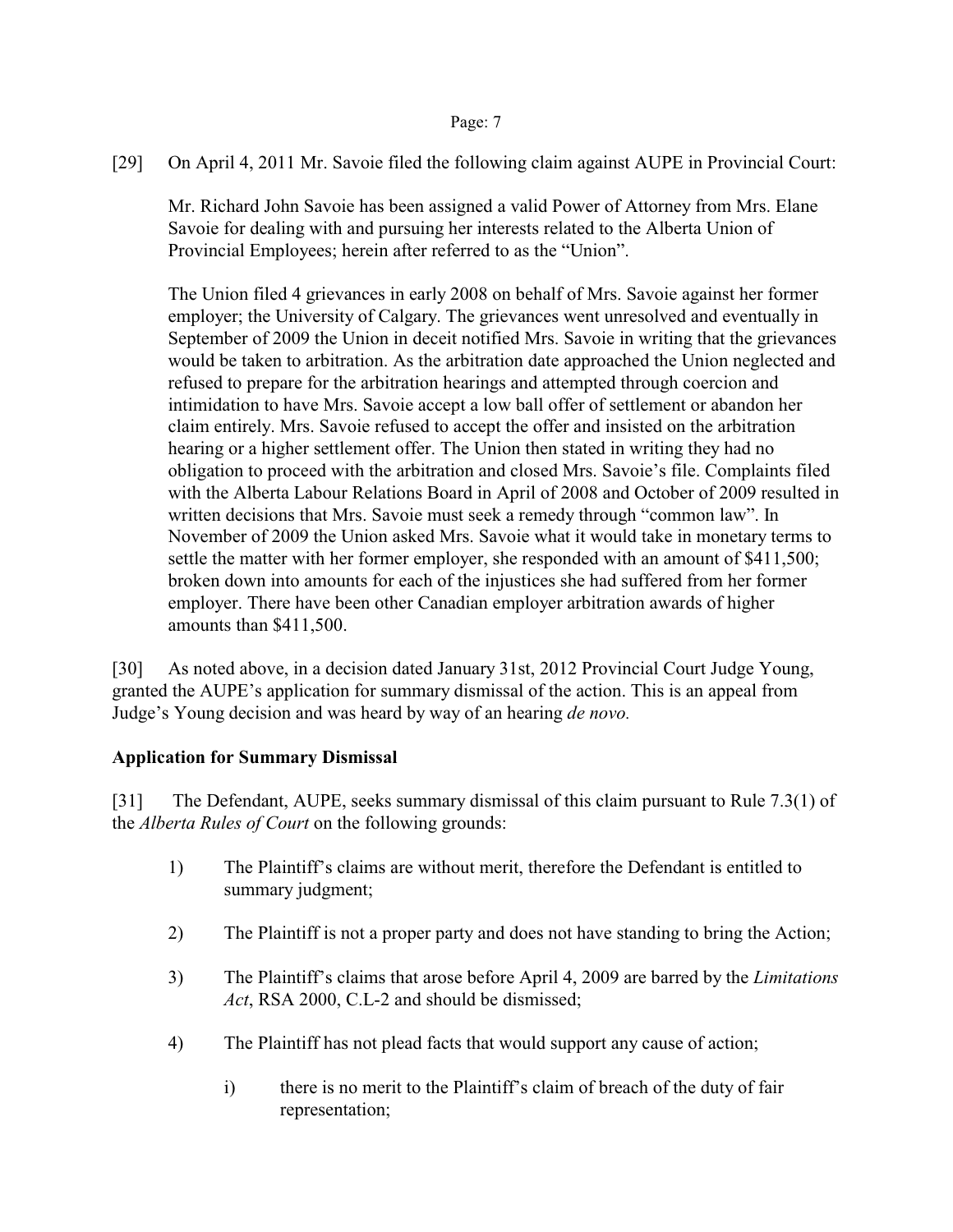- ii) there is no merit to the Plaintiff's claim for civil fraud;
- iii) there is no merit to the Plaintiff's claim for deceit (fraudulent misrepresentation).
- [32] Mr. Savoie opposes the Application.

### **The Law**

- [33] Rule 7.3(1) of the *Alberta Rules of Court* Alt Reg 124-2010 states:
	- 7.3(1) A party may apply to the Court for summary judgment in respect of all or part of a claim on one or more of the following grounds:
		- a) there is no defence to a claim or part of it;
		- b) there is no merit to a claim or part of it;
		- c) the only real issue is the amount to be awarded.

# [34] The test for summary judgment is set out by the Court of Appeal in *Murphy Oil Company Ltd v. Predator Corporation Ltd.* (2006) ABCA 69 at paras 24 and 25:

24 Summary judgment against a plaintiff, or a plaintiff by counterclaim, will only be granted where there is no genuine issue for trial. It must be "plain and obvious" that the action cannot succeed: *Boudreault v. Barrett* (1998), 219 A.R. 67, 1998 ABCA 232 at para 9; *Prefontaine v. Veale* (2003), 339 A.R. 340, 2003 ABCA 367 at para 9. Other formulations of the curden to be met by a moving party include the "beyond doubt" standard. When a chambers or case management judge must necessarily assess the quality of weight of evidence to come to a decision, the failure of the case is not beyond a reasonable doubt: *Lui v. Tangirala* (2004). 131 A.C.W.S. (3d) 627, 2004 ABCA 171 at para 2.

25 The analysis of a summary judgment application is performed in two stages. In the first, the moving party must adduce evidence to show that there is no genuine issue for trial. Once the moving party has met that burden, the responding party may adduce evidence to persuade the court that there remains a genuine issue to be tried. It may choose to adduce no evidence, but then bears the risk that the judge will decide that the evidence adduced by the moving party has established that there is no genuine issue to be tried.

[35] The Supreme Court of Canada addressed the purpose of the summary judgment rule in *Canada (Attorney General) v. Lameman* 2008, SCC 14 at para 10: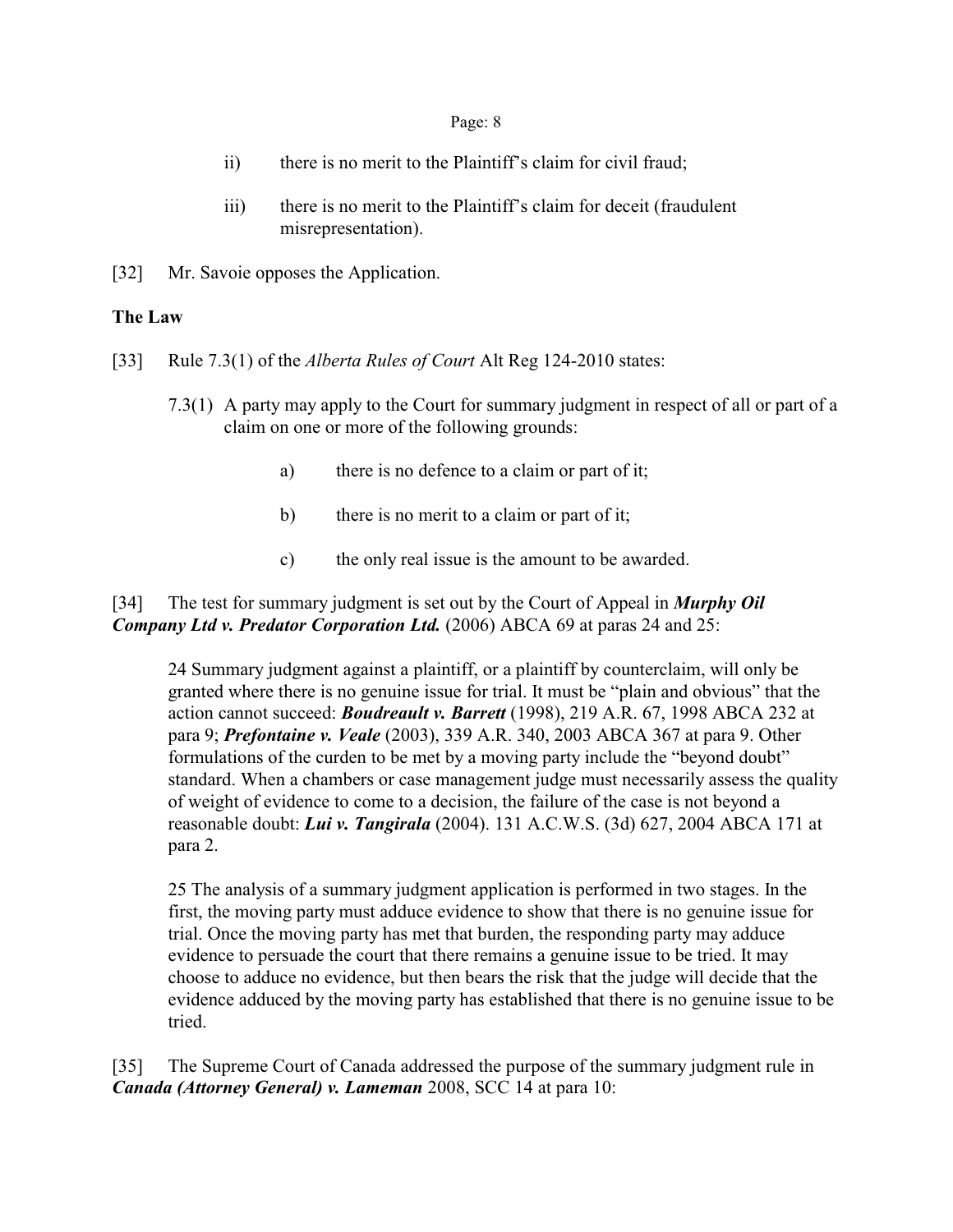The summary judgment rules serves an important purpose in the civil litigation system. It prevents claims or defences that have no chance of success from proceeding to trial. Trying unmeritorious claims imposes a heavy price in terms of time and costs on the parties to the litigation and on the justice system. It is essential to the proper operation of the justice system and beneficial to the parties that claims that have no chance of success be weeded out at an early stage. Conversely, it is essential to justice that claims disclosing real issues that may be successful proceed to trial.

# **Analysis**

[36] In the Provincial Court claim (paragraph 29 above), and in his written and oral submissions, Mr. Savoie appears to advance several causes of action against AUPE. These are breach of the duty of fair representation, deceit and fraud

# **Breach of the Duty of Fair Representation**

[37] Mrs. Savoies' employment was governed by the PSERA, supra. As submitted by AUPE there is no codified duty of fair representation provision in the PSERA (unlike the Labour Relations Code ). There is however a common law duty of fair representation which applies in this case.

[38] That common law duty was described in *Canadian Merchant Service Guild v. Gagnon* 1984 1 RSC 509. The Supreme Court set out five principles relating to the duty of the Union to fairly represent their employees. At page 527 Chouinard, J states:

The following principles, concerning a union's duty of representation in respect of a grievance, emerge from the case law and academic opinion consulted.

- 1. The exclusive power conferred on a union to act as spokesman for the employees in a bargaining unit entails a corresponding obligation on the union to fairly represent all employees comprised in the unit.
- 2. When, as is true here and is generally the case, the right to take a grievance to arbitration is reserved to the union, the employee does not have an absolute right to arbitration and the union enjoys considerable discretion.
- 3. This discretion must be exercised in good faith, objectively and honestly, after a thorough study of the grievance and the case, taking into account the significance of the grievance and of its consequences for the employee on the one hand and the legitimate interests if the union on the other.
- 4. The union's decision must not be arbitrary, capricious, discriminatory or wrongful.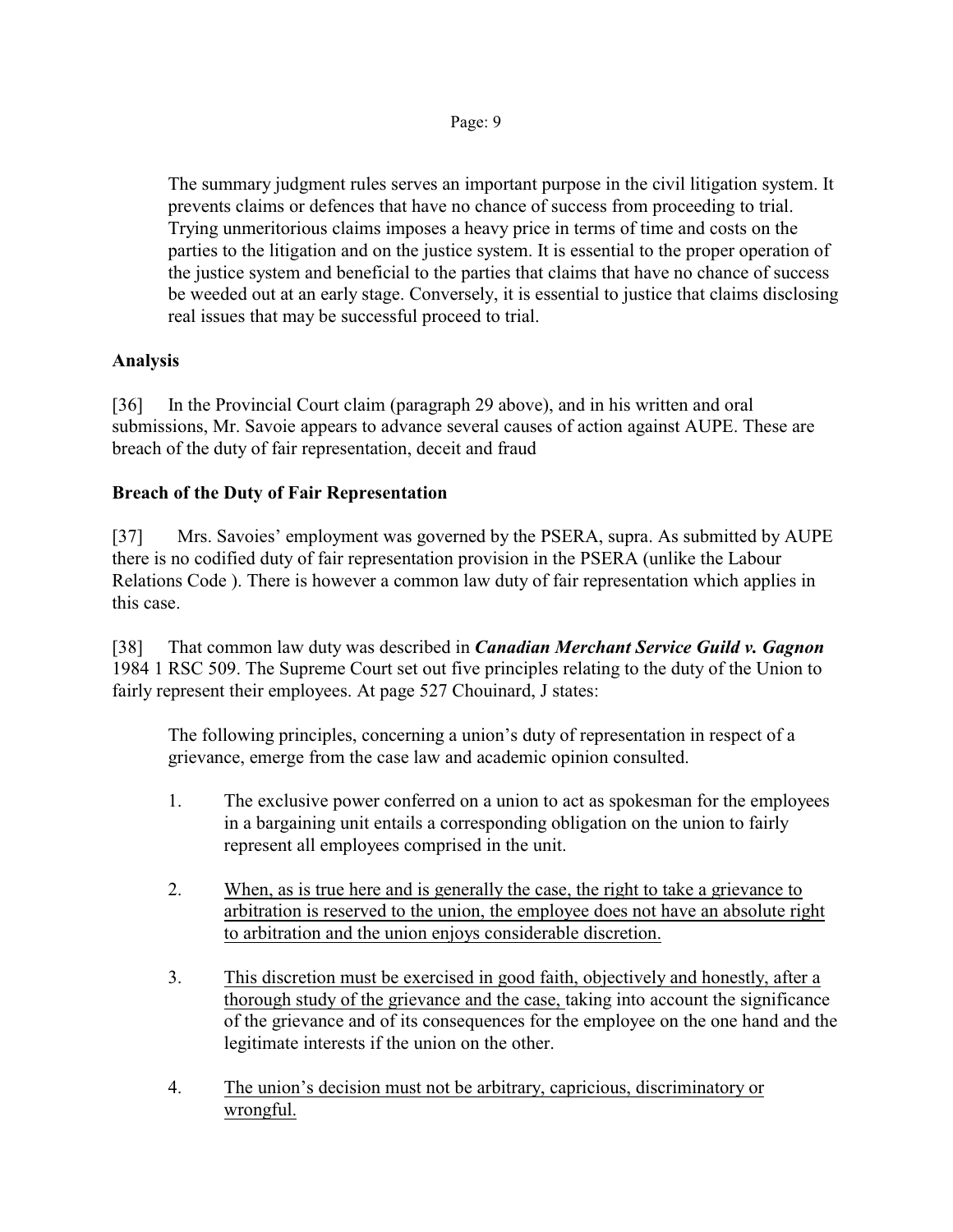5. The representation by the union must be fair, genuine and not merely apparent, undertaken with integrity and competence, without serious or major negligence, and without hostility towards the employee. (Emphasis added)

[39] The nature and extent of the duty of fair representation is also described in the Nova Scotia Court of Appeal case of *Davison v. Nova Scotia Government Employees Union* 2005 NSCA 51. At paragraph 68 Cromwell J.(as he then was) states:

68 The common law duty of fair representation arises from the union's exclusive power to speak for the members of the bargaining unit: Gagnon at 526. The focus of this duty of fair representation, therefore, is the employment relationship regulated by the collective agreement. The employee's rights and responsibilities in all matters which in their essential character arise out of the interpretation, administration or alleged violation of the collective agreement: see, eg., *Weber v. Ontario Hydro*, [1995] 2 S.C.R. 929. In such matters, the union is generally both the exclusive spokesperson for the employee and the ultimate decision-maker about whether and how a grievance will be pursued. While unions often undertake a much broader mandate to serve the interests of their members, the union's duty of fair representation is anchored in the collective agreement.

69 The duty of fair representation balances the overall interests of the membership with those of individuals. It is the nature of collective bargaining that what is in the overall best interests of the unit will be contentious and may conflict with the personal interests of some individual members. The union's duty is to fairly represent the interests of all the members of the bargaining unit. Where the interests of individual members must be balanced with those of the bargaining unit as a whole, the union has considerable discretion as to how this should be done. And, as Gagnon makes clear, the standard is not perfection. The union is free to exercise its judgment concerning the best interests of the bargaining unit provided that it does so in good faith, objectively and honestly. It must not act arbitrarily, capriciously, in a discriminatory way or with "serious or major" negligence: Gagnon at 527-528. What is in the best interests of the bargaining unit is generally a multi-faced question with no one, right answer. The duty of fair representation is imposed to prevent abuse of the union's exclusive power to represent the members of the unit, not to allow courts to second guess the union's judgment calls. (Emphasis added)

[40] In this case the Union advanced the grievances to the point of setting arbitration dates in December of 2009. During 2009 they continued to negotiate with the employer in an attempt to resolve the grievances. On July 7, 2009 the Union received an offer from the employer. This offer completely resolved 3 of the 4 grievances by providing what the Grievor had requested. In addition the offer contained an additional 4 months salary and tuition fee waiver for the griever's son. In forwarding this offer to Mrs. Savoie, AUPE advised that: "It is my opinion that the offer is very reasonable and very generous...".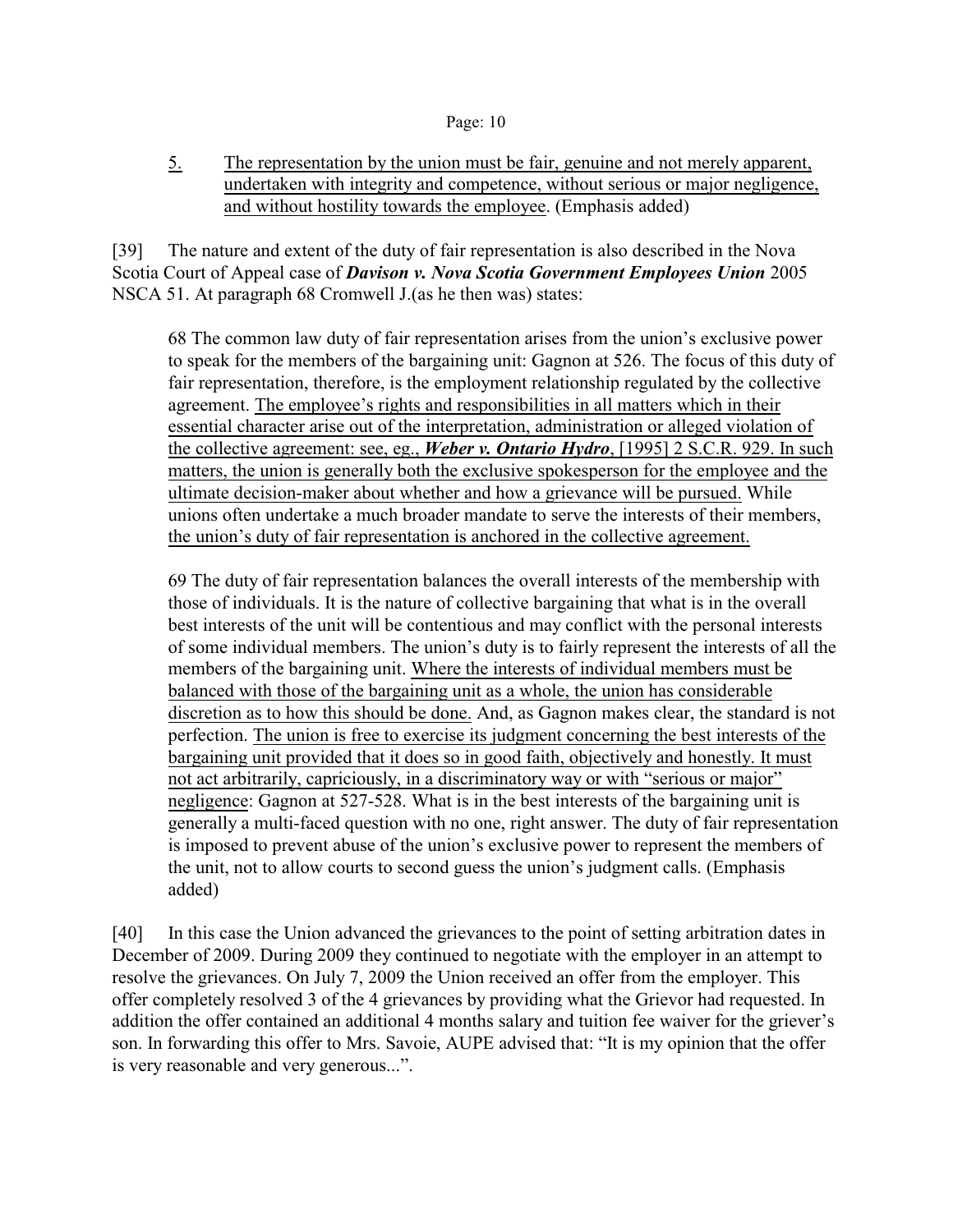[41] On September 25, 2009 Mr. Savoie advised AUPE that Ms Savoie would accept the offer from the Employer if AUPE added a payment of \$50,000. A similar offer to settle was again made by the Employer on November 19th,2009. On November 29, 2009 Mr. Savoie responded on behalf of Mrs. Savoie advising that the offer of settlement from the University was acceptable to Mrs. Savoie provided that AUPE add \$100,000 to the amount of the University offer.

[42] I interpret these responses to indicate that Mrs. Savoie was content with the offer from her Employer concerning resolution of her grievances because she did not request anything further from the Employer; but as a condition of settling she wanted monies from AUPE. It is important to note that the grievances were not filed against AUPE but against her employer. This request by Ms. Savoie for AUPE to pay monies to her in order to settle her grievances against the Employer was inappropriate and unreasonable.

[43] After receiving Mrs. Savoie's response to the Employer's offer, AUPE sent the file to their Grievance Review Board on 2 occasions (November 19th and December 17th) for a review and to determine "whether the Union will be proceeding with (the) Grievance". The Grievance Review Boards is comprised of 3 Vice Presidents of the Union. Mr. and Mrs. Savoie were invited to attend these reviews but did not attend.

[44] The material reviewed by the Grievance Review Boards had been prepared by AUPE staff. It contained a detailed factual review of the file and analysis of the likelihood of success if the grievances were to proceed to arbitration. The conclusions of that analysis were:

- 1) The offer from the employer granted all of the grievances except the one based on harassment;
- 2) It was highly unlikely that the harassment grievance would be successful. Due to the wording of the Collective Agreement there was likely a bar to taking this grievance to Arbitration.
- 3) It is unlikely that the Grievor would get a better resolution at arbitration than the outstanding offer;
- 4) It is likely that the result at arbitration would be less favourable as the Employer's offer of an additional 4 months and tuition waiver will be with drawn
- 5) Since there can be no better offer than the removal of the letter of discipline, letter of expectation and full payment of monies owing, the harassment grievance has no merit.

[45] On December 18, 2009 AUPE advised Mrs. Savoie in writing that the Grievance Review Board had met on December 17, 2009 to review her grievance and that "after careful consideration it was a unanimous decision of the Grievance Review Board to withdraw her your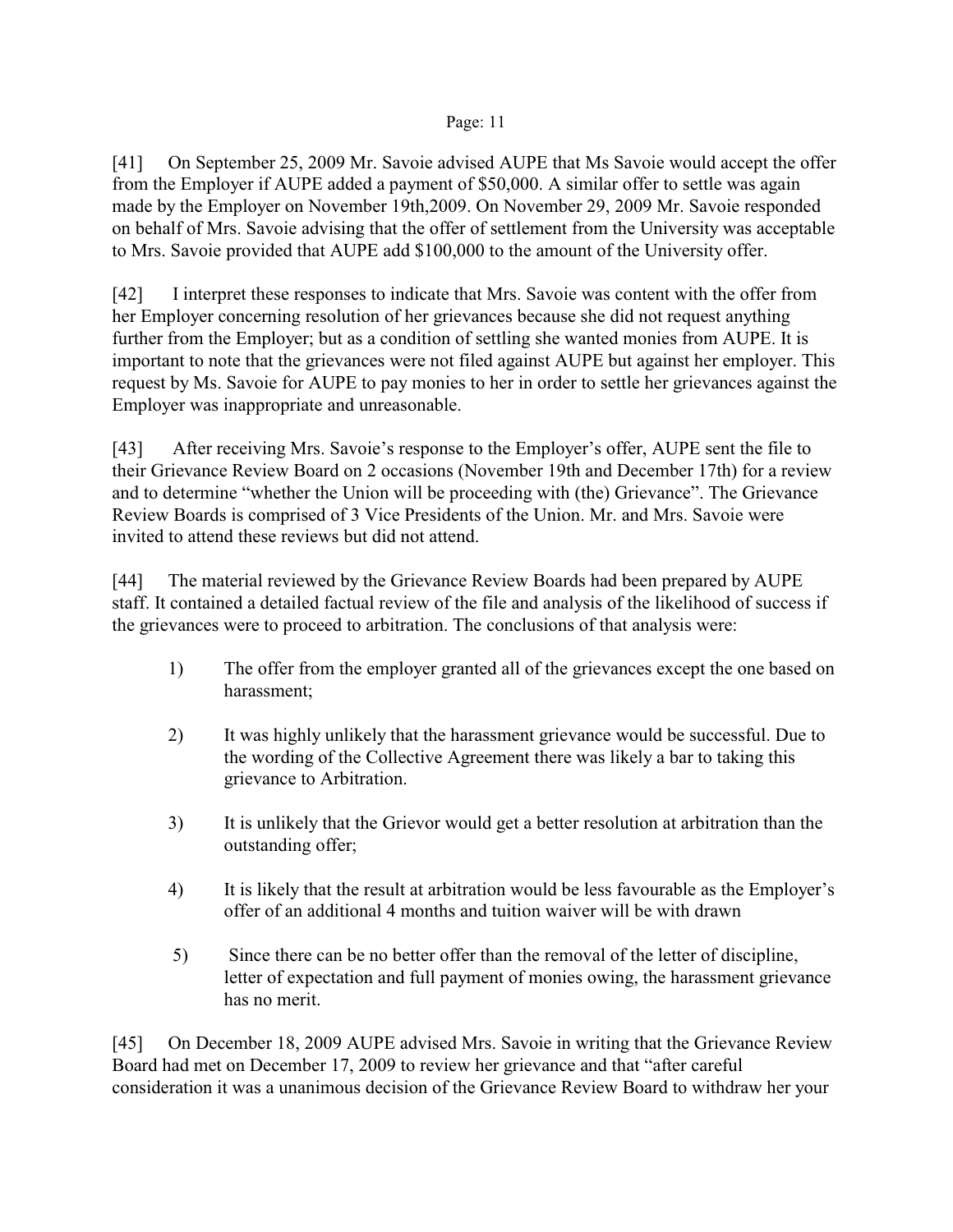grievances from arbitration. A review of the facts confirms that the subject matters of these grievances would not be successful at arbitration."

[46] A Union is the ultimate decision maker about whether and how a grievance will be pursued. The Union is free to exercise that judgement as long it does so in good faith, objectively and honestly. The decision by AUPE to cancel the Arbitration was only taken after a detailed review and analysis on two separate occasions by a 3 member panels comprised of senior officers of AUPE. It is noteworthy that the Savoies were invited to participate in those reviews but declined to do so.

[47] In this case, the Union received an offer that resolved 3 of the 4 grievances and also provided additional compensation. The 4<sup>th</sup> grievance (harassment) was one that AUPE's believed was precluded from Arbitration. The offer from the Employer was more favourable than what could be achieved after arbitration.

[48] I find that the process used by AUPE to process these grievances, negotiate the offers and evaluate the options was open, transparent, fair and reasonable. All the evidence supports the conclusion that the decision to cancel the arbitration was based on appropriate criteria and was made in good faith after a thorough analysis. The conduct of AUPE met the standards and applied the principles outlined in *Canadian Merchant Service Guild v. Gagnon and Davison v. Nova Scotia Government Employees Union* supra.

[49] The Savoies failed to provide any evidence to support the allegations contained in the Provincial Court claim or to enable them to resist the dismissal of this claim

[50] Mr. Savoie submits that the grievances were not advanced to arbitration. As outlined in paragraph 15 , the evidence is clear that this allegation is without any merit.

[51] Mr. Savoie's affidavit dated October 24, 2012 refers to the fact "there was no preparations for the arbitration hearings by either Debbie Kay or Bill Rigutto." These allegations are also without merit. The evidence is that AUPE followed a thorough process in addition to advancing these grievances to Arbitration it took steps to prepare for the Arbitration. Mr. Rigutto's affidavit of December 7, 2012 provides details of contacts made between Ms. Kay and Mrs. Savoie to prepare for the arbitration. Ms. Kay emailed Mrs. Savoie on March 17, 2009 asking for an outline of the role of the witnesses that Mrs. Savoie wanted called as Ms. Kay needed to be aware of what to expect when she interviewed these individuals (e-mail dated March 17, 2009 from Ms. Kay to Mrs. Savoie).

[52] In summary I conclude AUPE has met the burden of showing that there is no merit to the claim for breach of the duty of fair representation and that this claim is bound to fail.

# **Deceit and Fraud**